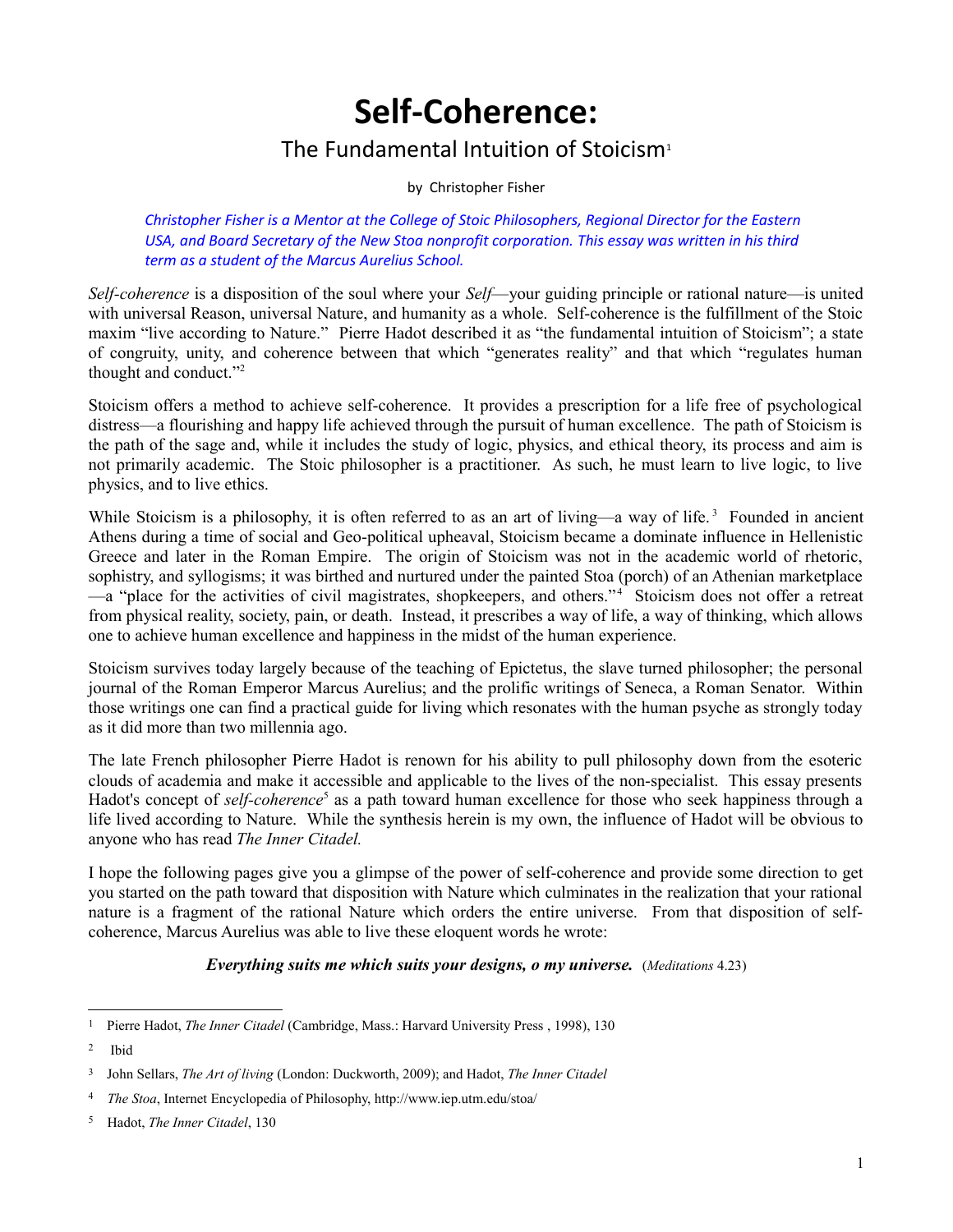# **The Concept of Self-Coherence**

*Self-coherence* occurs when your *Self*—your guiding principle or rational nature—is united with, or in agreement with universal Reason, universal Nature, and humanity. Thus, self-coherence is another way of conceptualizing the Stoic maxim "live according to Nature." *Self-coherence* relies on three disciplines to cohere the *Self* with three different aspects of reality and produces three virtues within the *prokopton*.

Coherence with universal Reason, achieved through the discipline of assent, creates an "inner citadel"<sup>[6](#page-1-0)</sup> within the psyche where the *Self* is circumscribed and protected by the impenetrable walls of Epictetus' distinction between those things which are in our control and those which are not.<sup>[7](#page-1-1)</sup> The first and critical hurdle is the quieting of the psychological tumult, created by the passions, which ravishes the psyche of the fool. Only then, can the *Self*—your guiding principle—begin the process of cohering with universal Reason. The discipline of assent guides you in the quest for truth. It results from the ongoing and dynamic expansion of human understanding through rational means—a process which continues to seek new knowledge about human nature

and universal Nature. The discipline of assent teaches you to rely upon your rational nature to build an organized and structured conception of self and universal Nature. *Coherence with universal Reason—*lived logic—produces the virtue of truth.

*Coherence with universal Nature*, achieved through the discipline of desire, inspires a sense of reverence for creation and the natural laws that regulate the cosmos. This sense of reverence is a dutiful respect for parents, the laws of society, and Nature. *Coherence with universal Nature* results in acceptance of your destiny. It involves understanding and accepting your place and role within the grand scheme of Nature. *Coherence with universal Nature—*lived physics—produces the virtue of temperance.

*Coherence with Humanity*, achieved through the discipline of action, drives you to seek justice in all your human interactions. Your actions are within your control and they are also

*Illustration 1* Coherence with Humanity **The Discipline of Action** (lived ethics) Coherence with Universal Nature **The Discipline of Desire** (lived physics) Coherence with universal Reason **The Discipline of Assent** (lived logic) Self-Coherence **temperance** *justice truth*

causal events within the web of causes involving others, your local society, and humanity as a whole. Thus, your daily actions contribute to either justice or injustice in a myriad of ways. The link between your actions and those closest to you, like your family and friends, is intuitive. However, as a citizen of the world, you must expand their frame of reference and consider how your actions affect others around the world. *Coherence with Humanity—*lived ethics—produces the virtue of justice.

<span id="page-1-0"></span><sup>6</sup> Ibid., 107

<span id="page-1-1"></span><sup>7</sup> Epictetus Encheiridion I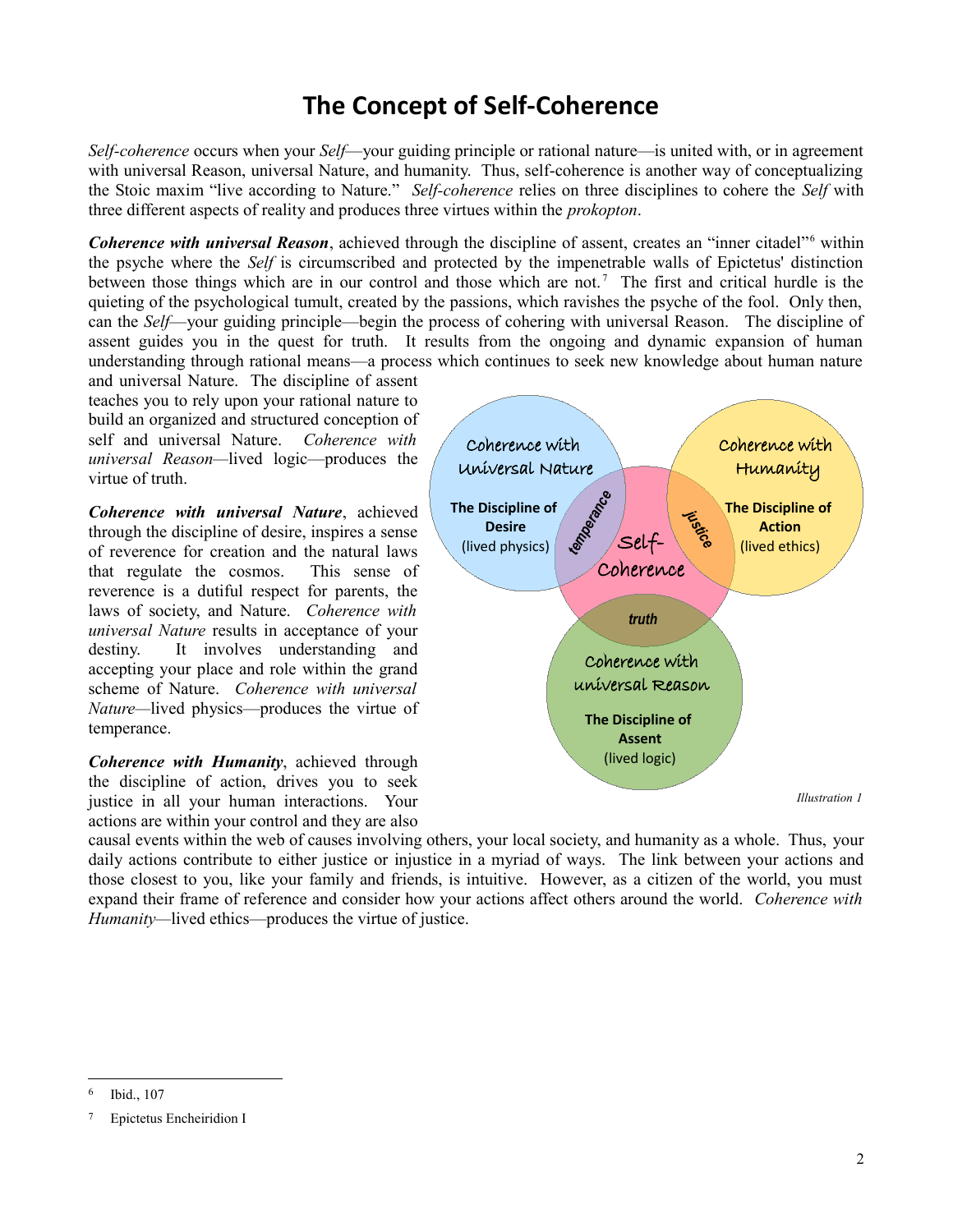# **The Three Disciplines**

Self-coherence is achieved through the practice of three Stoic disciplines referred to frequently within the *Discourses* of Epictetus and the *Meditations* of Marcus Aurelius. These three disciplines are the discipline of *assent,* the discipline of *desire*, and the discipline of *action;* they correlate with the study of logic, physics, and ethics respectively. The three disciplines of Stoicism are designed to transform the foolish, lost wanderer into a *prokopton*, [8](#page-2-0) capable of appropriate action, as he travels the path of the sage toward a life of excellence (virtue) and happiness.

The disciplines of assent, desire, and action are interrelated. None can be practiced entirely isolated from the other two; thus, while you may be focused on one of the disciplines at a given time, the other two disciplines are necessarily involved in every step the *prokopton* takes. The practice of these disciplines is an iterative process where technical understanding and practical application are inseparably intertwined and synergistic.

Nevertheless, Epictetus asserts that controlling our passions, through the discipline of desire, is the "most urgent" of the three exercises for two reasons. First, our unnatural desires and aversions, those which are incongruous with universal Reason and universal Nature, are the source of crippling psychological disturbances. Secondly, until our most ardent desires and aversions are controlled, we are "incapable of listening to reason" (*Discourses* 3.2.3). Universal Reason cannot reach the guiding principle within the mind of a complete fool, driven by passions. Epictetus meets the fool where he stands—in the midst of a whirlwind of passions—where a cacophony of noise prevents him from hearing the quiet voice of universal Reason, where ever present distractions blind him from the truth of universal Nature which surrounds him. Epictetus realizes the fool must step outside the tumult of life's passions before he can take the first step on the path toward human flourishing (happiness).

However, attempting to quell the passions without the discipline of assent is akin to attacking a raging forest fire with a bucket brigade. The flames are far too hot and the fuel too plentiful for such an effort to have an impact. Thus, like modern fire fighters who cut a firebreak around a blaze to deny it more fuel, we must circumscribe the Self through the discipline of assent and thereby begin starving the flames of our passions, which are fueled by false judgments.

Before diving into the three disciplines, it is helpful to understand how they relate to each other and to Stoic philosophy in general. Table 1 is consolidated from two of Hadot's books.<sup>[9](#page-2-1)</sup> It brings many of the supporting concepts together and illustrates the relationships between the technical and practical aspects of the three disciplines of Stoicism.

| <i>Discipline</i> | <b>Domain of Reality</b> | <b>Field of</b><br><b>Study</b> | <b>Inner Attitude</b>   | <b>Corresponding Virtue</b>                                 |
|-------------------|--------------------------|---------------------------------|-------------------------|-------------------------------------------------------------|
| of assent         | faculty of judgment      | Logic                           | objectivity             | Truth (aletheia); absence of hasty<br>judgment (aproptosia) |
| of desire         | universal Nature         | Physics                         | consent to destiny      | Temperance (sophrosyne); absence of<br>worries (ataraxia)   |
| of action         | our Nature               | Ethics                          | justice and<br>altruism | Justice ( <i>dikaiosyne</i> )                               |

Table 1

Below are passages from Epictetus and Marcus Aurelius which directly relate to the three disciplines. The blue text within parenthesis was added to relate the passages to each of the Stoic disciplines.

<span id="page-2-0"></span><sup>8</sup> *prokoptôn (προκόπτων) [pro-KOP-tone] -* Making progress. Even though one has not obtained the wisdom of a sage when appropriate actions are increasingly chosen fewer and fewer mistakes will be made and one will be prokoptôn, making progress. Greg Wasson, *College of Stoic Philosophers: Stoic Glossary & Pronunciation Guide,* (2012), p. 6

<span id="page-2-1"></span><sup>9</sup> Hadot, *The Inner Citadel*, 44; and *Philosophy as a Way of Life* (Oxford:Blackwell, 1995), 198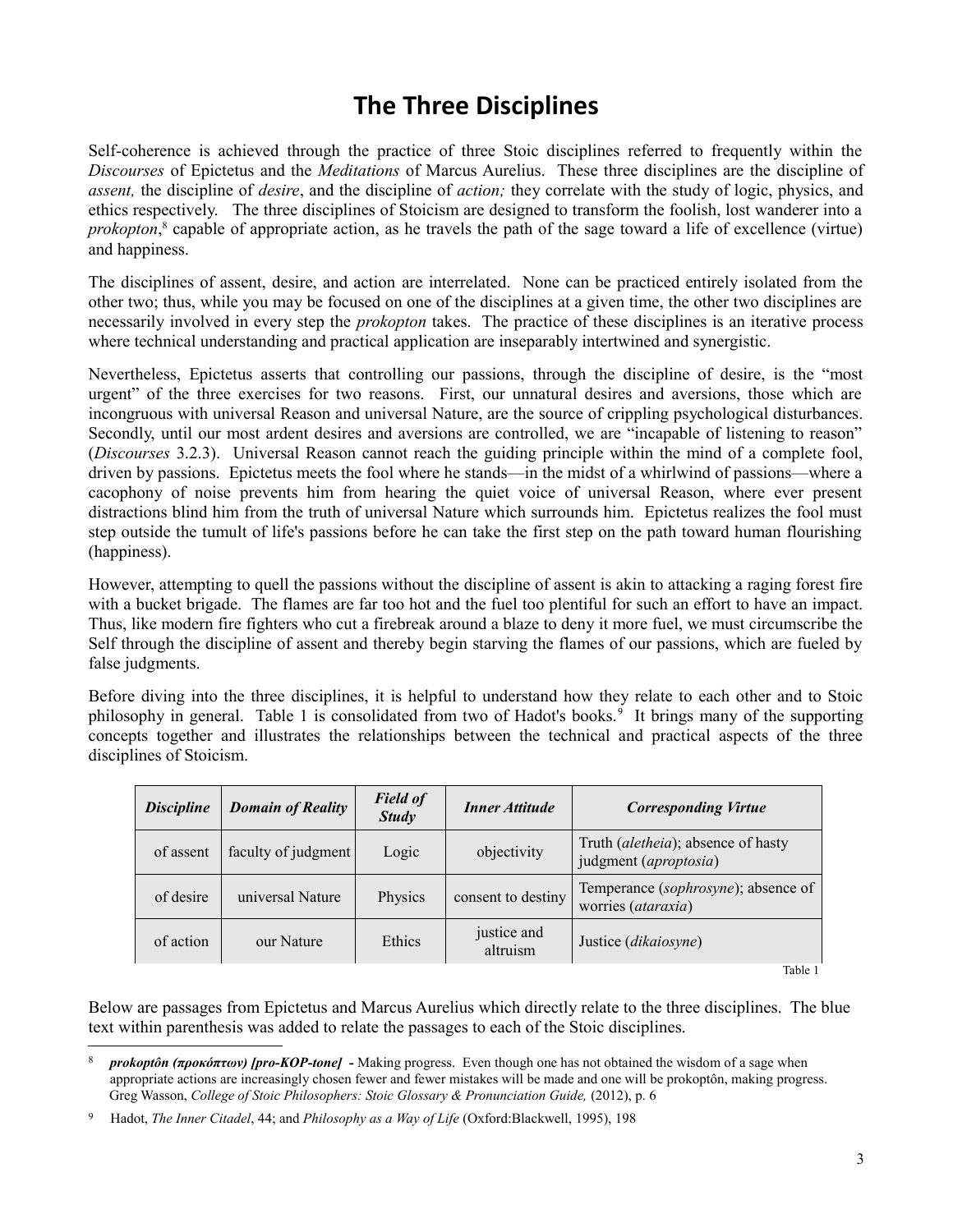The three disciplines are outlined in Epictetus' *Discourses* 3.2.1-5:

1. There are *three areas of study or exercise*, in which a person who is going to be good must be trained. That concerning desires and the aversions, so that he may neither fail to get what he desires nor fall into what he would avoid (discipline of **desire**).

2. That concerning impulse to act and no to act, and, in general, appropriate behavior; so that he may act in an orderly manner and after due consideration, and not carelessly (discipline of **action**). The third is concerned with freedom from deception and hasty judgment, and, in general whatever is connected with assent (discipline of **assent**).

3. Of these, the most urgent, is that which has to do with the passions (discipline of **desire**); for these are produced in no other way than by the disappointment of our desires, and the incurring of our aversions. It is this that introduces disturbances, tumults, misfortunes, and calamities; and causes sorrow, lamentation and envy; and renders us envious and jealous, and thus incapable of listening to reason.

4. The next has to do with appropriate action (discipline of **action**). For I should not be unfeeling like a statue, but should preserve my natural and acquired relations as a man who honours the gods, as a son, as a brother, as a father, as a citizen.

5. The third falls to those who are already making progress and is concerned with the achievement of certainty in the matters already covered, so that even in dreams, or drunkenness or melancholy no untested impression may catch us off guard (discipline of **assent**).

The three disciplines are repeatedly stressed by Marcus Aurelius in his *Meditations:*

**7.54** Everywhere and all the time it lies within your power to be reverently contented with your present lot (discipline of **desire**), to behave justly to such people as are presently at hand (discipline of **action**), and to deal skilfully with your present impressions so that nothing may steal into your mind which you have not adequately grasped (discipline of **assent**).

**8.7** Every nature is contented when things go well for it; and things go well for a rational nature when it never gives its assent to a false or doubtful impression (discipline of **assent**), and directs its impulses only to actions that further the common good (discipline of **action**), and limits its desires and aversions only to things that are within its power (discipline of **desire**), and welcomes all that is assigned to it by universal nature.

**9.6** It is sufficient that your present judgement should grasp its object (discipline of **assent**), that your present action should be directed to the common good (discipline of **action**), that your present disposition should be well satisfied with all that happens to it from a cause outside itself (discipline of **desire**).

**9.7** Blot out imagination (discipline of **assent**); put a curb on impulse (discipline of **action**); quench desire (discipline of **desire**); ensure that your ruling centre remains under its own control.

**4.33** What, then, is worthy of our striving? This alone, a mind governed by justice, deeds directed to the common good (discipline of **action**), words that never lie (discipline of **assent**), and a disposition that welcomes all that happens, as necessary, as familiar, as flowing from the same kind of origin and spring (discipline of **desire**).

## **The Discipline of Assent**

The Discipline of Assent involves bringing your guiding principle into a state of coherence with universal Reason. This discipline circumscribes the self and builds an "inner citadel," within which your guiding principle or Self is protected from the psychological tumult of incorrect judgment. This inner discourse relies on the Stoic practice of assent to adequate impressions. The importance of assent within Stoicism cannot be overstated. Tad Brennan suggests assent is "the linchpin of the Stoic system" and further, "every difference that there can be between one person's psychology and another person's psychology can be accounted for entirely in terms of the patterns of assents that they each make."<sup>[10](#page-3-0)</sup>

This implies the agent you refer to as 'I' when you refer to your *Self* is comprised of a pattern of assents or judgments pertaining to everything from your like or dislike of specific foods, to your desire for certain pleasures and aversion to pain, your political ideas, ethical mores, etc. This pattern of assents forms an internal force that influences your thoughts, creates the impulses that drive you toward action, and ultimately forms your character. Therefore, it is critically important to limit assents to correct impressions. Incorrect assents based on

<span id="page-3-0"></span><sup>10</sup> Brennan, *The Stoic Life*, 52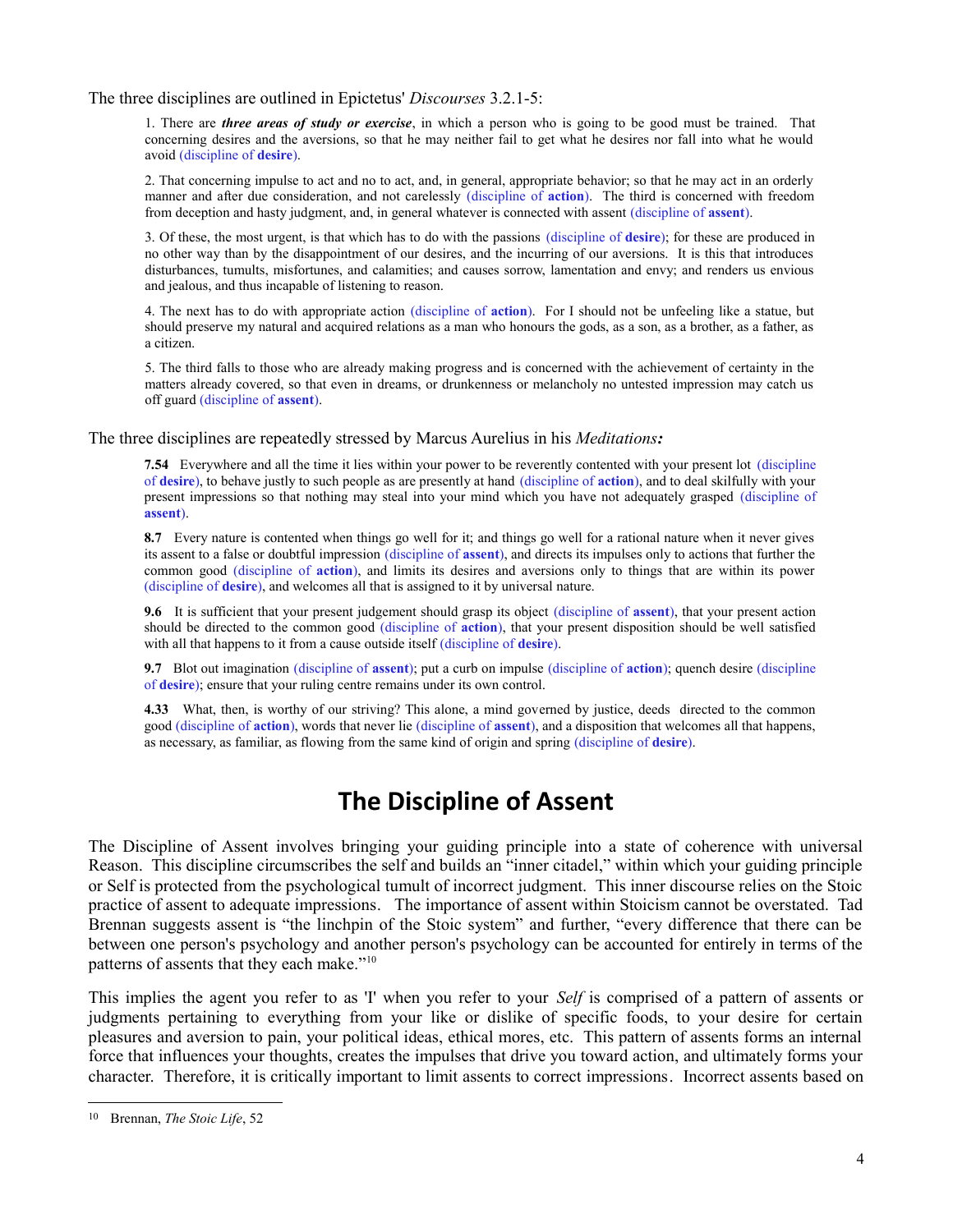false impressions, and hasty judgments based upon insufficient evidence lead to psychological agitation which will disturb your serenity. Thus, you must limit your assent to those impressions which are clear, vivid, and distinct. If you are uncertain, withhold your assent until further evidence for the truth or falsity of the proposition presented by the impression is obtained.

Here lies the power of Stoicism: the power to assent or withhold assent is within your control. It lies within the safety of your soul (psyche) as your guiding principle. Nothing outside of you—external to your psyche including health, wealth, fame, power, pleasure and pain can control your power of assent. There is a vast divide between your soul and every 'thing' external to it. Thus, nothing external to your soul can touch it.



*Illustration 2*

The illustration above diagrams the stages of Stoic epistemology from the initial impression "stamped" on the senses, through the critical stage of assent, to comprehension, and finally to that "organized and structured system of assents" only achievable by the Sage. Cicero described a series of hand gestures used by Zeno to solidify the process of acquiring knowledge within the minds of his students. The hand gestures in *illustration 2* correspond to Cicero's description.<sup>[11](#page-4-0)</sup>

Assent is the critical stage; it is there and only there that you have complete control. You control what you assent to—what you agree to believe—the judgments you make. Whereas, the constant bombardment by impressions is outside your control. For example, you may be presented with impressions such as an overdraft notice from the bank; a phone call from your child's teacher regarding misbehavior in class; a call from your doctor telling you the test for cancer came back positive. Each of these impressions are accurate as far as they have been described so far. The problem arises when you add unnecessary, and often invalid, value judgments to those impressions. Such, as, "Oh my God, I overdrew my checking account; that's horrible; they're going to charge me bank fees which I can't afford to pay. My whole budget is screwed up now; I'm such a financial failure." Or, "I wonder what Johnny did this time; he can be such a little brat. Where did he learn to act like that? His teacher must think I'm a complete failure as a parent." Or finally, "I'm going to die. That's just not fair. I'm too young to die. How could God let this happen to me?"

In each case, it is not the incident itself which caused psychological angst, it is your thoughts—your assent to value judgments about the incident—which destroy your peace of mind. That is how the discipline of assent can change your life. In each of the above examples the incident has already occurred and nothing can change the fact that you overdrew your account, your child misbehaved, or you have been diagnosed with cancer. Once

<span id="page-4-0"></span><sup>11</sup> Cicero *Academica* 2.145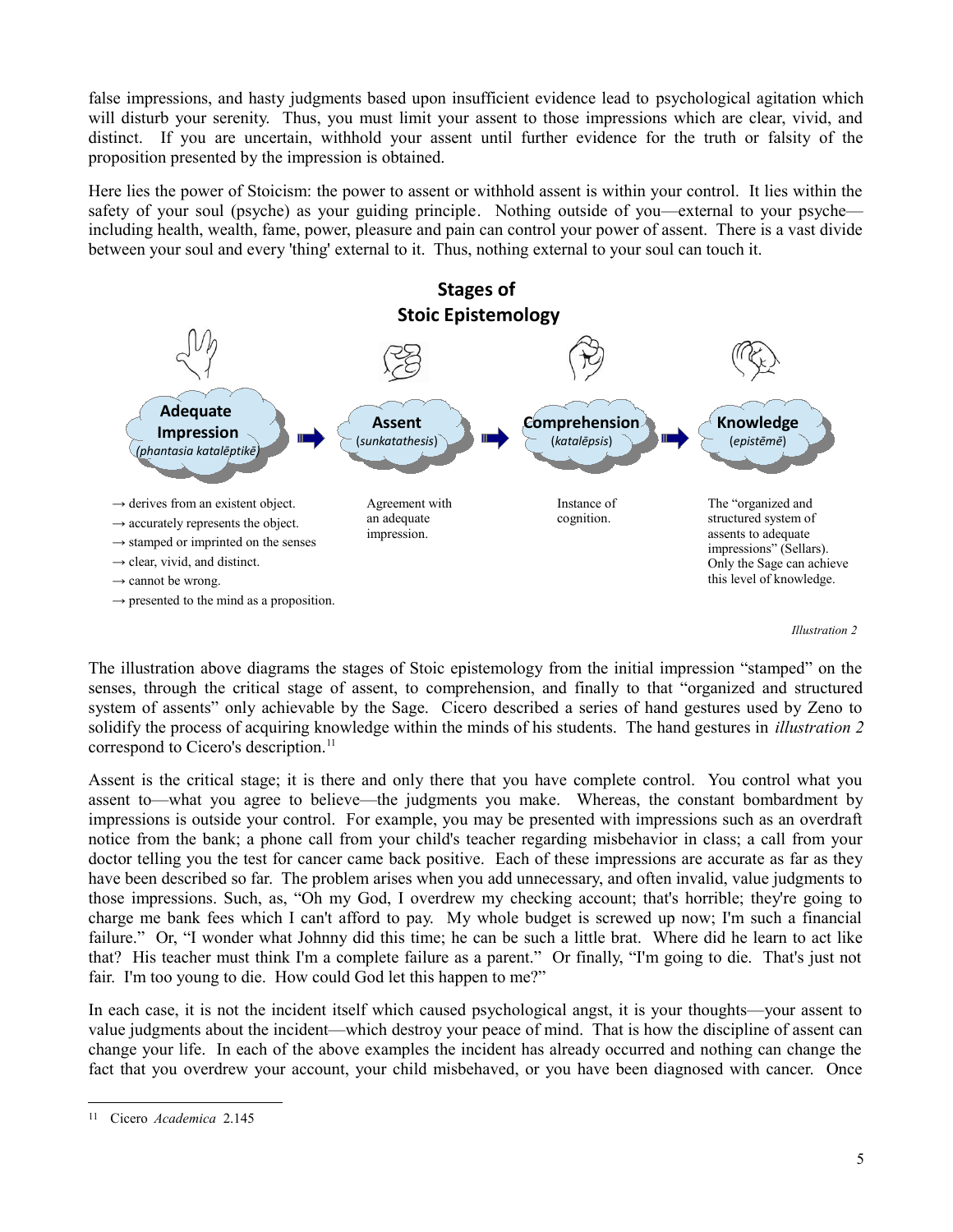events occur, the hands of time cannot be rewound to make them disappear. Heaping unnecessary judgments on after the fact only serves to disturb your peace of mind. The second you add those unnecessary judgments you step outside your inner citadel where tranquility and peace of mind exist; you step into the world of externals where psychological angst reigns.

The inner citadel is not something you create, it already exists within your soul as your guiding principle. The walls of your inner citadel are impenetrable, and your soul is serene when your guiding principle remains in a state of self-coherence inside those walls. Unfortunately, all too often, our guiding principle is lured away from self-coherence—distracted by the appeal of externals such as wealth, power, fame, pleasure, etc. Once you begin the pursuit of externals as a means of happiness, your soul becomes vulnerable. Your inner citadel no longer provides a place of serenity for your soul. Instead your soul becomes overwhelmed by the psychological angst produced by incorrect judgments. As Epictetus taught, "Whenever externals are more important to you than your own integrity, then be prepared to serve them the remainder of your life" (*Discourses* 2.2.12).This is the state of most of humanity so eloquently described by Thoreau in *Walden*:

The mass of men lead lives of quiet desperation... From the desperate city you go into the desperate country, and have to console yourself with the bravery of minks and muskrats. A stereotyped but unconscious despair is concealed even under what are called the games and amusements of mankind.

Most of humanity remains in this sad state of anxiety seeking happiness in externals. Only a few will choose to follow the path of the Stoic sage back to the serenity of their inner citadel by beginning a life-long process of attaining and protecting self-coherence: coherence with universal Reason, universal Nature, and humanity.

Marcus Aurelius prescribes retreat into one's own soul for serenity:

People seek retreats for themselves in the countryside, by the seashore, in the hills; and you too have made it your habit to long for that above all else. But this is altogether unphilosophical, when it is possible for you to retreat into yourself whenever you please; for nowhere can one retreat into greater peace or freedom from care than within one's own soul... So constantly grant yourself this retreat and so renew yourself; but keep within you concise and basic precepts that will be enough, at first encounter, to cleanse you from all distress and to send you back without discontent to the life to which you will return... things of themselves have no hold on the mind, but stand motionless outside it, all disturbances arise solely from the opinions within us... (*Meditations* 4.3)

He further asserts that you have the power to stop the turmoil caused by judgments at any moment:

If you suffer distress because of some external cause, it is not the thing itself that troubles you but your judgement about it, and it is within your power to cancel that judgement at any moment. (*Meditations* 8.47)

### **Lived Logic**

The discipline of assent requires you to understand that things outside your own soul cannot affect your *Self* your guiding principle—the agent you refer to as 'I' during conversation with others and during reflection. It is only your thoughts that affect your serenity and they are completely within your control. The 'things' external to you do not hold power over you. Your guiding principle is the only thing with the power to control you and it has the power to alter (heal) itself:

Things as such have not the slightest hold on our soul, nor do they have access to the soul, nor can they alter it or move it; but the soul alone alters and moves itself, and ensures that whatever is submitted to it conforms to the judgements of which it considers itself worthy. (*Meditations* 5.19)

Once you understand you control your assents, you are ready to begin practicing the discipline of assent in your daily life. Practicing the discipline of assent is both a passive discipline and an active discipline. The passive discipline involves protecting your inner citadel from incorrect and hasty judgments, which means withholding judgment when the facts are incomplete or unclear. Then, when a judgment is made, it means not inferring more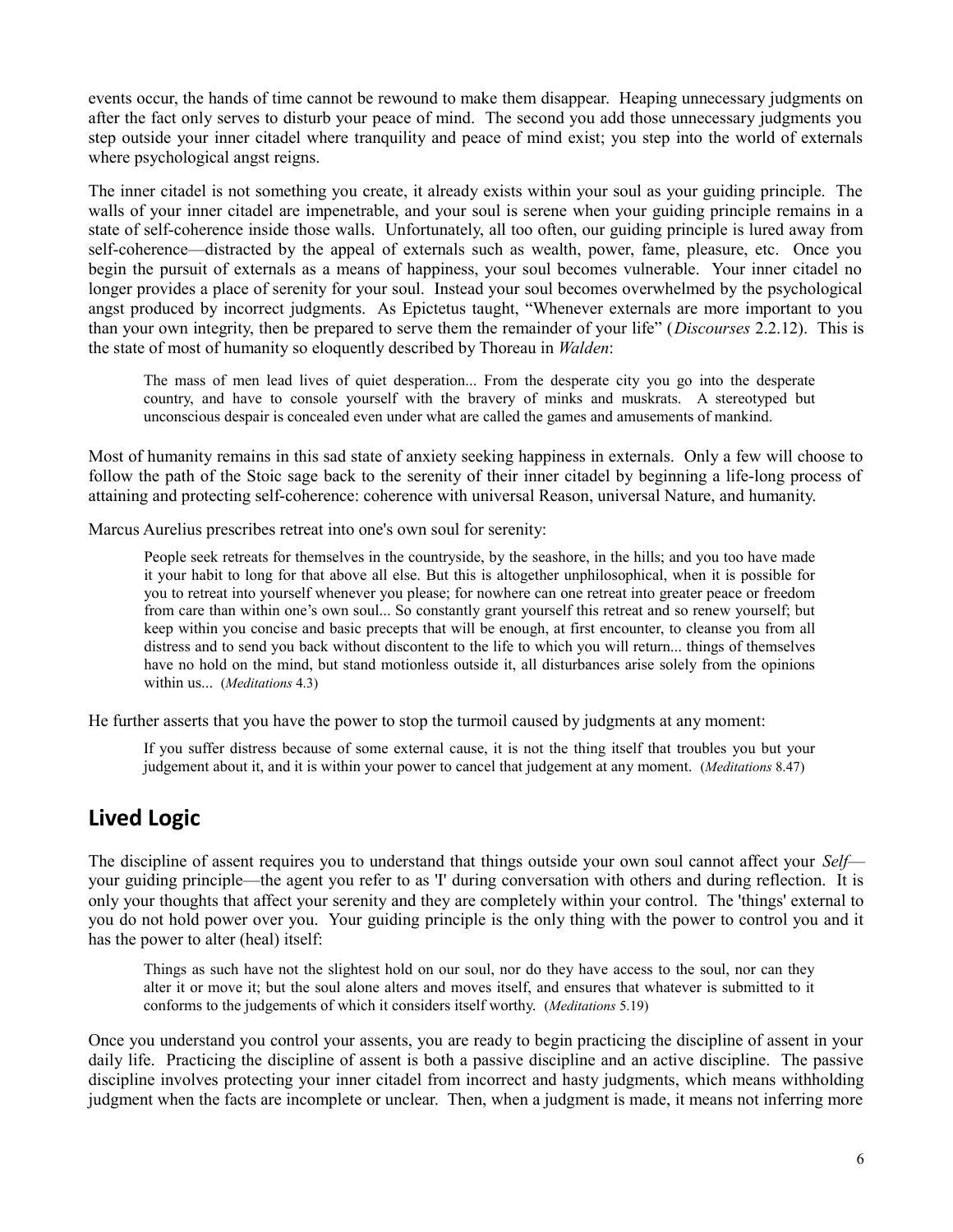meaning—judgment—than is necessary to the impression. The active portion of the discipline of assent invokes the Delphic command to "Know Thyself." As an adult, you are the "pattern of assents" that comprise your psychology—your character. Therefore, you must actively excavate cognitions, resulting from incorrect assents of the past, which are causing emotional turmoil in your life today.

### **Protect your inner citadel from incorrect judgments**

Your first and ever-present responsibility is to accurately judge the impressions forced upon you in daily life. The vast majority of these impressions result from events and causes outside of your control. Thus, you must use your guiding principle to accurately judge their veracity and meaning by reducing them to their essential proposition and then assenting or withholding assent. As Hadot wrote:

...the discipline of assent appears as a constant effort to eliminate all the value-judgments which we bring to bear upon those things which do not depend upon us, and which therefore have no moral value, The phenomena of nature and the events of the world, once they are stripped of all the adjectives—"terrifying," "frightening," "dangerous," "hideous," "repulsive"—which humankind , in its blind anthropomorphism applies to them, appear in their nudity and all their savage beauty.<sup>[12](#page-6-0)</sup>

Every assent must be limited to the objective meaning of the impression; it must be stripped of all subjective inferences.

### **Perform some inner citadel housecleaning**

Everyone but the sage will discover their guiding principle entertaining irrational thoughts. We sense something is wrong when we ask self-reflecting questions like: "Why did I say that?" "Why did that make me so angry?" "What is it about him that irritates me so much?" etc. Those questions are important for inner citadel housecleaning. To nurture the habit of housecleaning, pay attention to your emotional reactions to people, things and events. Then you can attempt to ascertain the false premises (prior assents) that lie beneath the emotional reactions.

### **Circumscribing your Self** [13](#page-6-1)

In *Meditations* 12.3, Marcus Aurelius details the process of circumscribing the Self. He begins by delineating our true nature into three elements: *body*, *breath*, and *mind*. He asserts the *body* and *breath* are under your care, yet outside of your control. Only the *mind* is within your control. The process of circumscribing the Self involves realizing the things outside your control, such as *others*, the *past* and *future*, *involuntary emotions*, and *destiny* are incapable of touching your *Self*. That realization creates an impenetrable "inner citadel" within your soul where your *Self* can reside in serenity. Your *Self*, once protected from influences outside your control, is capable of "doing what is just," "desiring what comes to pass," and "saying what is true." *Illustration 3* represent the concept of the inner citadel that which is "up to us"—protected from those things outside the *Self* which are "not up to us."

The concept of a circumscribed Self, unaffected by anything outside one's *Self*, can easily feed a common misunderstanding about Stoicism. Stoics have often been



<span id="page-6-0"></span><sup>12</sup> Hadot, *The Inner Citadel*, 111-112

<span id="page-6-1"></span><sup>13</sup> Hadot, *The Inner Citadel*, 112-118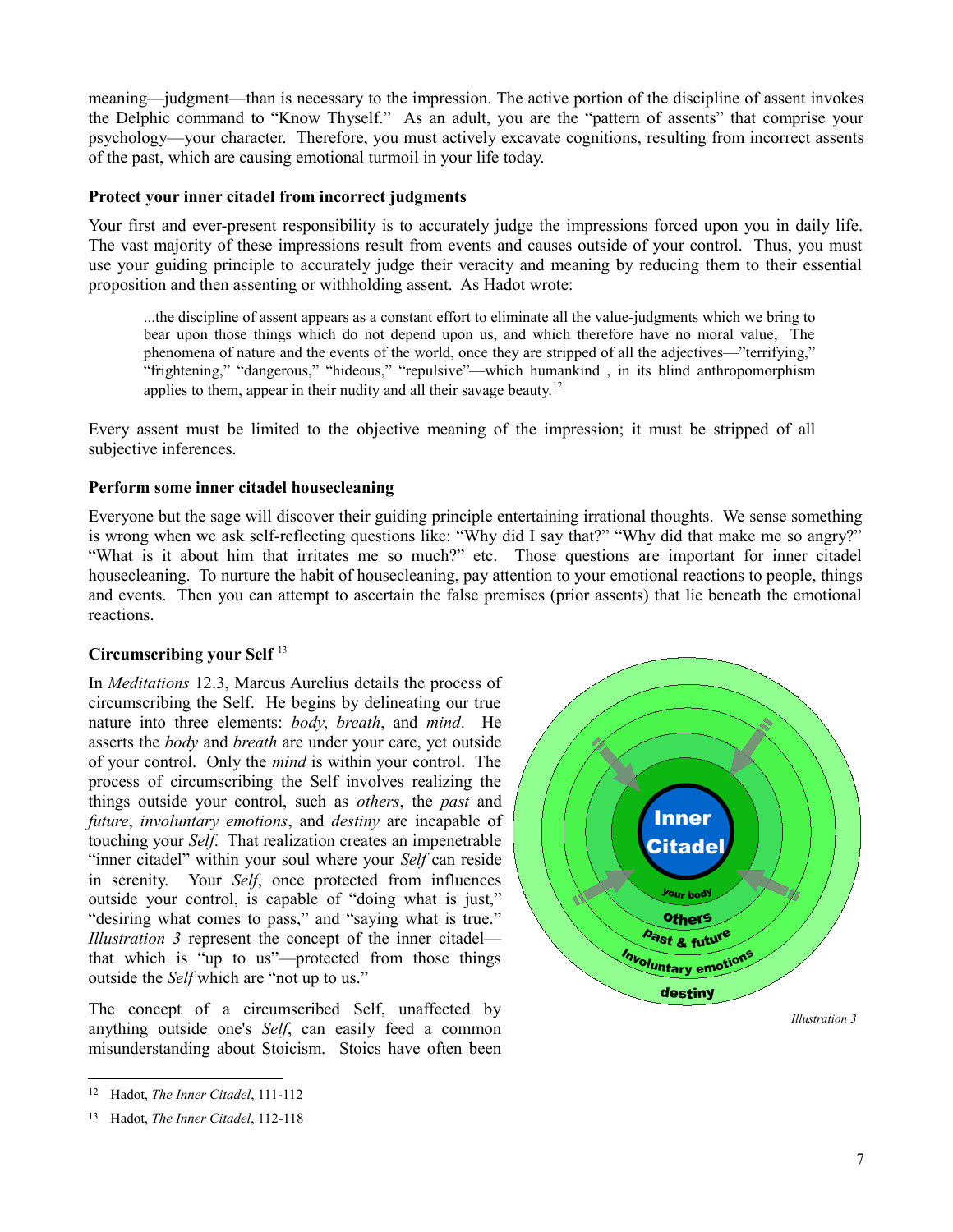wrongfully maligned by critics as emotionless creatures without concern for anyone or anything external to themselves. As Lawrence Becker wrote:

The image of the austere, dispassionate, detached, tranquil, and virtually affectless sage - an image destined to be self-refuting - has become a staple of anti-Stoic philosophy, literature, and popular culture.<sup>[14](#page-7-0)</sup>

It's easy to understand how a cursory reading and superficial understanding of Stoic theory can lead to such misunderstanding. However, it is far from the truth. In fact, unlike their Epicurean counterparts in Hellenistic Greece and Rome, the Stoics thought it one's duty to live within and be a productive member of society rather than retreat from it. The Stoic doctrine of *oikeiôsis*, properly understood, effectively dismantles this caricature of Stoicism. The doctrine of *oikeiôsis* will be covered in more depth under the discipline of action.

### **Final thoughts on practicing the discipline of assent**

Circumscribing your *Self*, and thereby protecting your guiding principle within the inner citadel requires the practice of all three disciplines: the discipline of assent, the discipline of desire, and the discipline of action. I will address the other two disciplines next. For now, it's important you understand that the discipline of assent involves taking control of your judgments and thoughts about external events.

Practice being the dispassionate observer of the events around you. Slowly, you will begin to realize the Stoic truth that it is not the event itself which causes you mental anguish, but your thoughts about the event. Your thoughts are the only thing within your control and they are completely within your control. You are not your destiny, you are not your involuntary emotions, you are not your past and future, you are not the "others" around you. Your *Self* is comprised of the pattern of assents you have agreed to in the past. You have complete control over those assents—none of those external entities or events can infringe on that power. Take control of that power—take control of your *Self*—protect your guiding principle within the inner citadel of your soul.

*Everything is what you think it is.* (*Meditations* 4.23)

# **The Discipline of Desire**

Once you have begun practicing the discipline of assent, you are ready to reevaluate your understanding of your own human nature and the nature of the cosmos in which you live. This is the discipline of desire. The goal of this discipline is coherence with universal Nature, which includes your human nature. It involves bringing your will into congruity with what is appropriate for your human nature as Nature has created you. Your will, desires, and impulses are the subject of this discipline. Thus, the discipline of desire requires some understanding of your human nature and the physical laws of our universe. Ultimately, it results in acceptance of events and circumstances which are external to you and, therefore, not within your control.

### **Human Nature**

Innate desires (appetites and instincts) are hardwired evolutionary adaptations handed down to us from a long lineage of ancestors who survived to pass their genes on to us.<sup>[15](#page-7-1)</sup> These basic survival instincts exist in us because they enhanced the survival of our ancestors. They are easily observable in a newborn's innate desire for food and aversion to discomfort. An infant does not acquire a desire for food or learn an aversion to discomfort; he feels the pangs of hunger or senses discomfort and cries out to have his innate desires met. We share many basic survival instincts with animals and they have served humans well. Unfortunately, natural desires, when coupled with human creativity and imagination, often seek fulfillment in ways that are detrimental to our physical and psychological well-being—they become obsessions or compulsions. Our natural desire for sweet

<span id="page-7-0"></span><sup>14</sup> Lawrence Becker, *Stoic Emotion*, in *Stoicism: Traditions and Transformations* (Cambridge: Cambridge University Press, 2004), 250- 251

<span id="page-7-1"></span><sup>&</sup>lt;sup>15</sup> This assertion is based on neo-Darwinian evolutionary theory and insights offered by evolutionary psychology.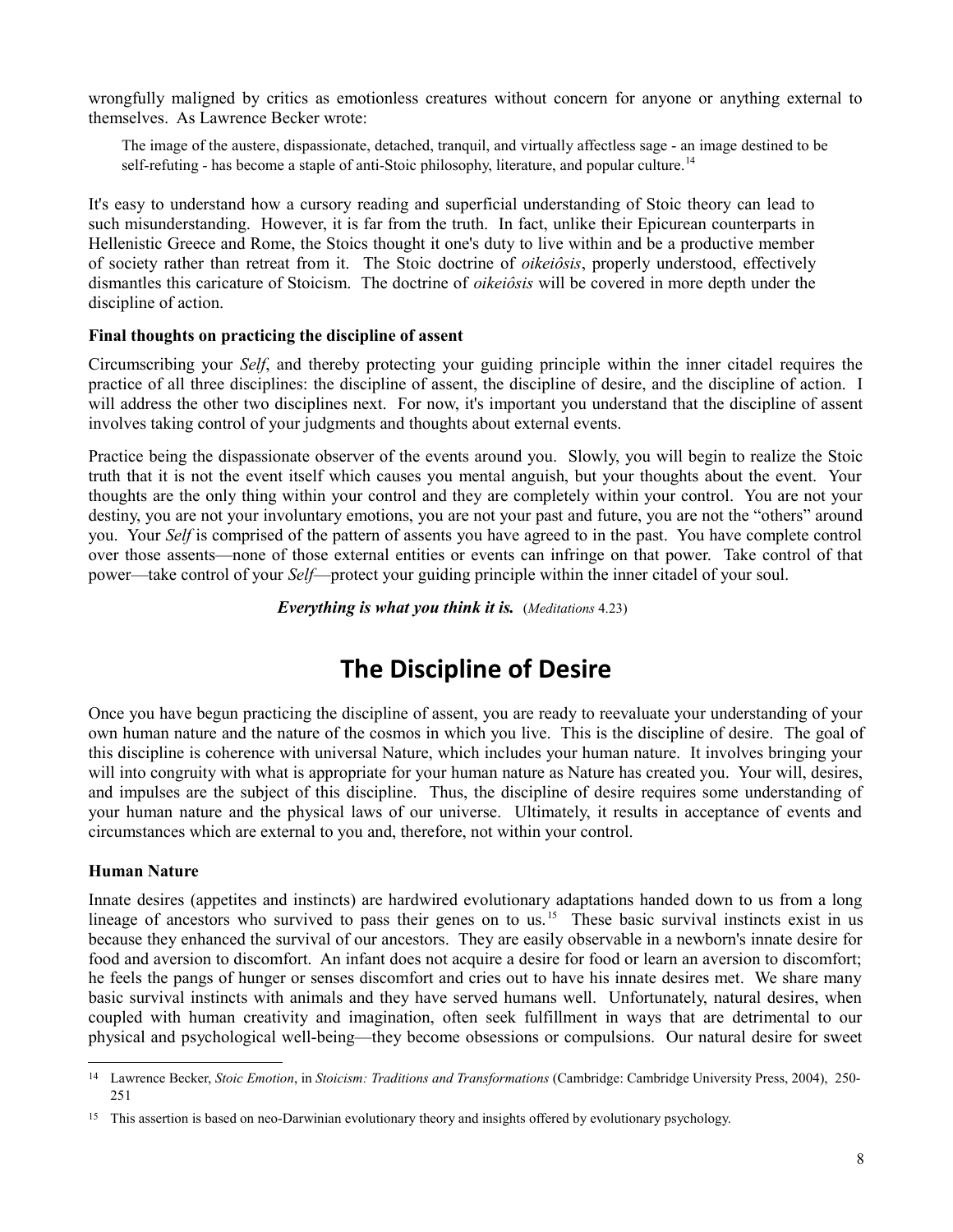fruit, sexual intercourse, and pair-bonding were handed down to us by our primate ancestors and these instincts enhanced our survival as a species. However, it doesn't take much imagination to see how each of these instincts, pursued in excess, can become dysfunctional in ways that threaten our well-being and even our survival.

Modern advertising specialists manipulate innate human desires when they bombard us with images (impressions) designed to arouse our natural desires to levels far in excess of what is necessary for well-being. These advertisements redefine human prosperity solely in terms of material acquisition, social status and power. The Stoics sought to understand human nature and constrain human desires within reasonable boundaries so they do not become self-destructive. This resulted in the Stoic motto, "Live according to Nature." The Stoics were not ascetics; they were not suggesting we wear animal skins, live in caves, and return to our hunter-gatherer heritage. Humans, they suggested, should desire only what is natural for humankind—that which Nature designed us to have. Pursuit of your desires, beyond what is natural for you as a human being, can lead to physical and psychological pain, and human conflict.

Even a cursory review of human history reveals that most interpersonal conflict and war are the result of desires for things (wealth, fame, honor, power) which are not necessary for our happiness. A great deal of human despair and tragedy is created when we allow the innate desires of our human nature to run amok unconstrained by any rational system of values which promotes universal well-being and justice. Your will is the mechanism by which you can control your desires.

### **The Human Will**

The early Stoics delineated two functions within our guiding principle—assent and active impulse. Epictetus and Marcus Aurelius broke the human will down further into two distinct functions and thus created a third function of the guiding principle—desire.<sup>[16](#page-8-0)</sup> The three disciplines correspond to these three functions of the will. We can now begin to see the interrelated nature of assent, desire, and the impulse to act. I will address actions in the next discipline; however, it's important now to recognize why our good intentions often fall short of their aim. We usually attempt to intervene at the last stage—action. By then, the train has already left the station (assent), and has a full head of steam (desire), and it is rolling down the tracks regardless of our wishes. There is little hope of stopping it at that point. That is why Epictetus taught controlling our passions, through the discipline of desire, as the "most urgent" of the three exercises. The train must be stopped before it gets started. That can only be accomplished through the discipline of desire and the discipline of assent.

Unlike Platonists, the Stoics do not divide the psyche of humans into a rational part and an irrational part locked in perpetual battle for control. Platonists envision a battle between a wild beast (the passions) and the rational trainer (reason) who attempts to control the beast from the outside. Stoics, on the other hand, do not fancy a beast at all. They see a rational creature out of touch with its own true nature—a human acting like an animal. Stoics believe the solution is to bring the guiding principle of the human into congruence with universal Reason so they can perceive truth, and into congruence with universal Nature so they can know who they truly are their true nature. Only then, can humans answer the critical question: how should we then live?

### **Universal Nature**

Nature impresses herself upon the soul of the Stoic with every sunrise and sunset, with every clear mountain stream and panoramic landscape, through the birth of a child, the flight of a bird, the perpetual regeneration of biological life, the trembling of an earthquake beneath his feet, and the beating of his heart within his own chest. These adequate impressions of Nature lead the Stoic to assent to the existence of a creative force beyond the reach of his senses and measuring instruments—a force greater than his power of comprehension. Faced with the often incomprehensible and inarticulable wonders of Nature, a Stoic does not give in to crippling skepticism, fatalism, or nihilism. Instead, he accepts the events of Nature—which are outside his control—as part of his destiny, while simultaneously using his rational mind to understand Nature's laws and discern how best to live in congruence with them.

<span id="page-8-0"></span><sup>16</sup> Hadot, *Inner Citadel*, 128-129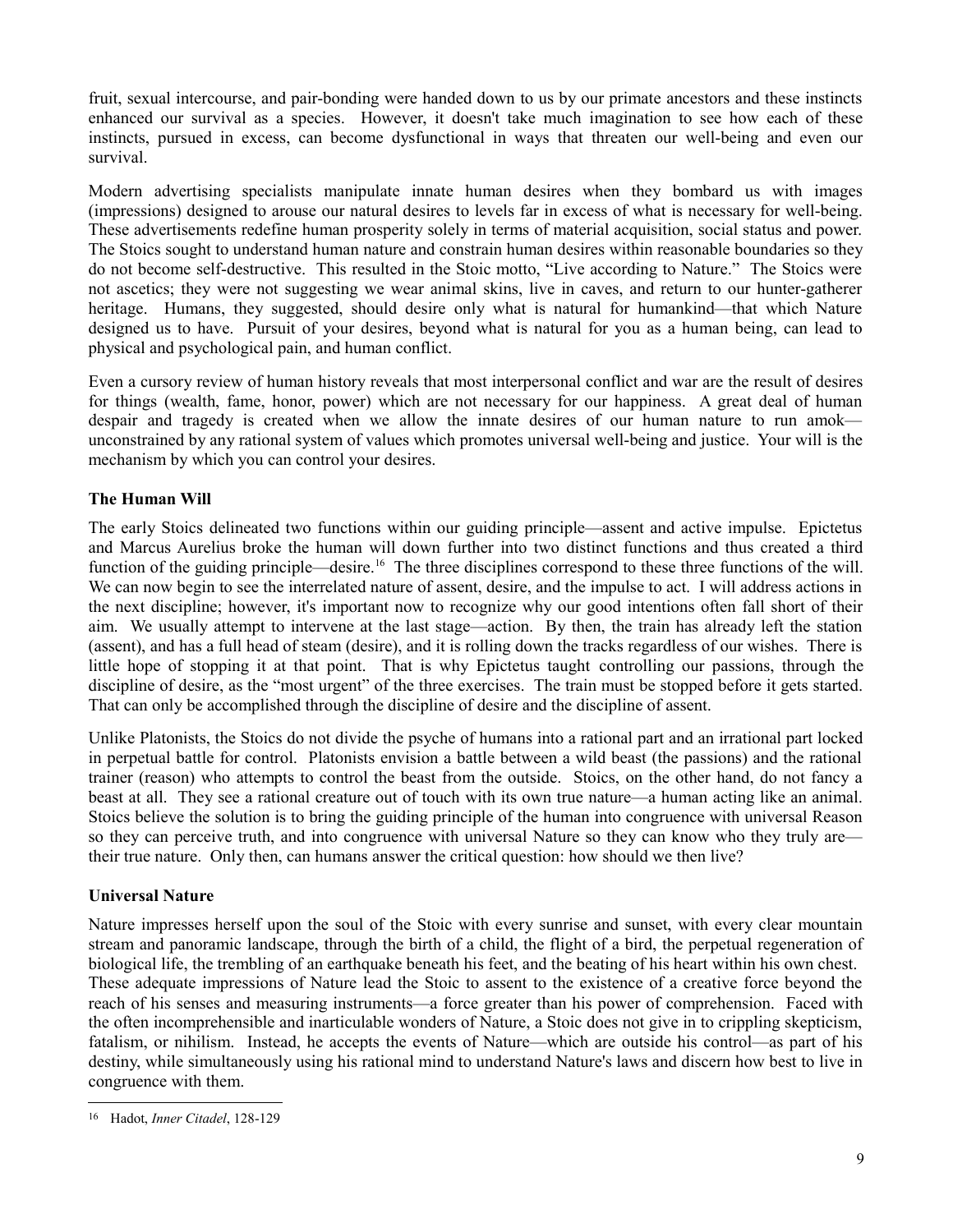Providence or atoms? That is the question Marcus Aurelius asks himself repeatedly in his *Meditations*. Is our universe ordered by teleological providence or the randomness and chance of reductionist materialism? When it comes to the nature of our cosmos, most Western philosophers fall into one of two camps: theism or reductionist materialism. They argue the universe is either the creation of an omnipotent God or the result of materialism devoid of teleology—chance reactions, guided solely by a process of natural selection, toward increasingly complex forms of organic life. Stoic physics, their theory of universal Nature, does not fit neatly into either camp. As a result, throughout history, Stoicism has been attacked from both sides. Theists have often accused Stoics of being atheists, while reductionist materialists often assert that Stoicism is a religion. I think the evidence suggests the ancient Stoics accepted a third alternative, which resulted in attacks from both extremes. They believed in God—a philosophical God—who is immanent rather than transcendent. They did not rely on revealed truth or priestly/shamanic mediators for knowledge; they relied on their rational faculty to accurately discern truth from the systematic analysis of observations about human nature and universal Nature. They were not religious, yet they were reverent, even spiritual. They saw sacredness and order within universal Nature.

Likewise, Stoics view universal Nature as benevolent—conducive to life. Death, disease, and natural disasters are not punishments from an angry God; they are simply the natural unfolding of events within a web of causes, often outside of our control. Stoics accept that the cosmos is as it should be. Is this resignation? No; it means we strive to do all we can to save lives, cure disease, and understand and mitigate natural and man-made disasters. Then, when death, disease, and disaster come—as they naturally and inevitably will—we accept them not as evil adversaries to our plans and desires, but as natural events outside our control.

The Stoic world-view does imply some form of teleology; however, it does not entail an anthropomorphic, transcendent God, actively controlling Nature and the lives of individual beings for his purposes. The philosophical God of Stoicism is no "friend behind the scene" and there is no sense of providence as a worthy and "higher purpose unknown to men."<sup>[17](#page-9-0)</sup> Instead, the Stoic God, if you wish to use that word, is the immanent creative force within all of existence—the intelligence (logos) within Nature.

Stoics seek to understand Nature and to live in congruity with her laws, rather than seeking to escape her domain physically, psychologically, or spiritually. Living according to nature is the principle theme of Stoicism and it can only be accomplished when your nature, as a human, is congruent with universal Nature—when your will is one with the will of Nature. Only then, will you be in a state of coherence with universal Nature.

The teleology of Stoicism entails direction and probabilities in the unfolding of events. Thus, when a Stoic accepts the divine will of universal Nature and disciplines himself to be in coherence with it, he is not surrendering to a will greater than his to avoid eternal damnation. He is simply accepting the unfolding of events which are outside his control. Ultimately, he grows to love the unfolding events of Nature because he realizes he is a part of it—he is one with it. Walt Whitman answers to the big question about life's meaning with the following profound words:

### *That you are here—that life exists and identity, That the powerful play goes on, and you may contribute a verse. [18](#page-9-1)*

Live your life in congruence with universal nature. Realize the powerful play goes on with or without your participation. Therefore, standing in the peanut gallery, complaining about the play and shouting epithets at the players will only cause you further frustration. Grab a script, read it, understand it the best you can and then jump into the action—contribute your own verse while you still can.

Marcus Aurelius describes congruence with universal Nature as the goal of philosophy:

Philosophy wishes nothing other than what your nature wishes, whereas you were wishing for something else which is not in accordance with nature. Now what could be more delightful than to follow nature? And is it not on account of such delight that vulgar pleasures seduce us? Well, see whether elevation of mind,

<span id="page-9-0"></span><sup>17</sup> Ludwig Edelstein, *The Meaning of Stoicism* (Cambridge: Harvard University Press, 1966), 8

<span id="page-9-1"></span><sup>18</sup> Walt Whitman, *Leaves of Grass* (New York: Random House, 1891-92), 222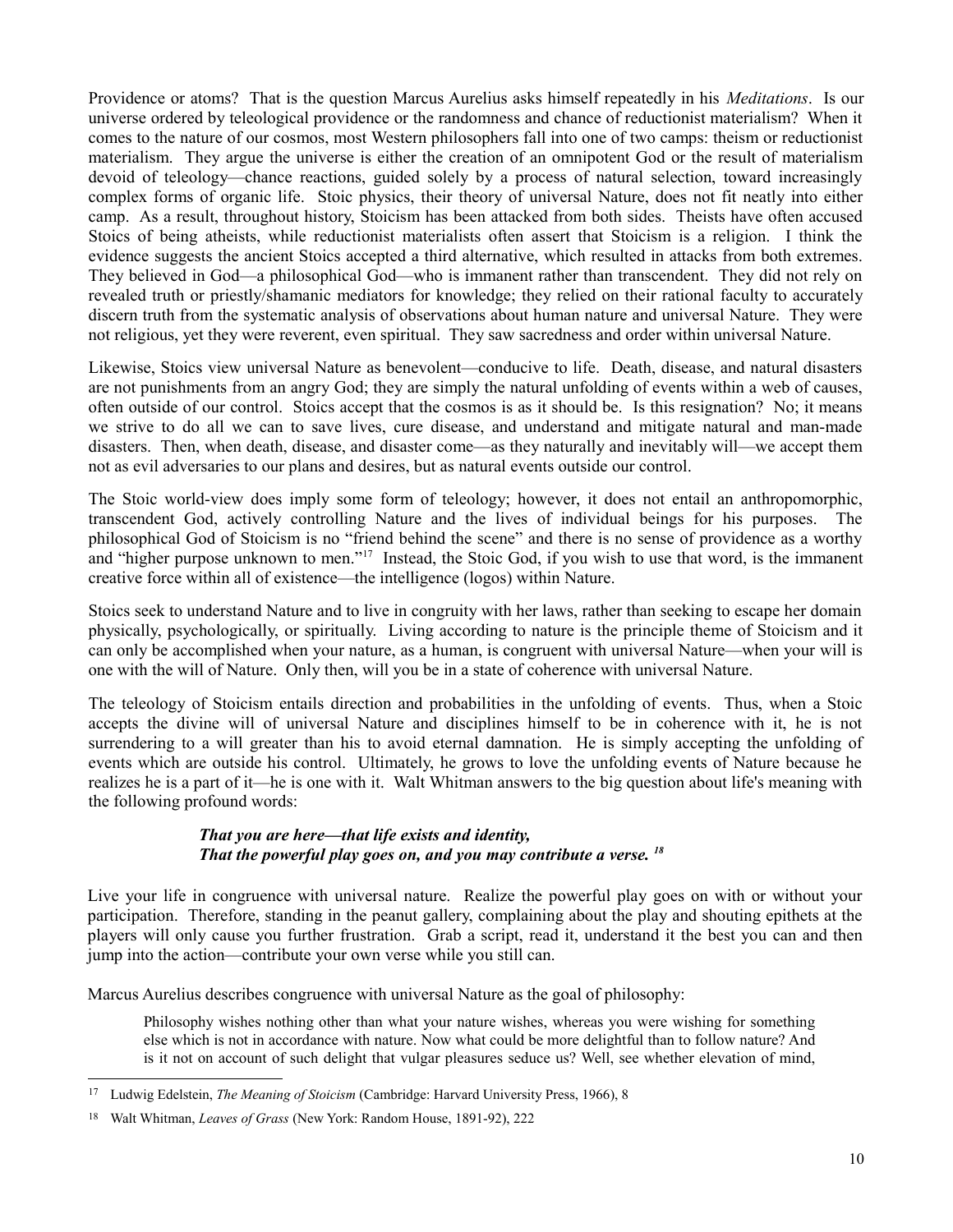freedom, simplicity, goodness of heart, and piety afford you greater delight. For what is more delightful than wisdom itself... (Meditations 5.9)

Many people cringe when the topics of teleology or design arises. To them, the concepts of design, rationality, and direction do not apply to the universe. They are unscientific and a vestige of religious thought.<sup>[19](#page-10-0)</sup> I suggest this is a symptom of postmodern thinking and a overreaction to the hegemony religion once held over the minds of people in the Western world. Now, after a half-century of postmodernism, at the dawn of a new millennium, many thinkers from various fields are beginning to believe that we have taken a wrong turn somewhere. They do not suggest we return to the monotheistic religions that caused, and continue to cause, so much human conflict. They don't agree where we made the critical mistake and don't agree on a solution. However, many are pointing in the same direction for a possible answer—reverence toward that which is greater than man.

#### **Reverence**

Maybe it is time to open the tomb where postmodernism buried the concept of God, and question whether we inadvertently interred some fundamental truths there—truths we mistakenly thought were superfluous artifacts of revealed religion. It is time to acknowledge we left something essential behind, within the baggage of organized religion. Simultaneously, it might be time to bury the threadbare idea offered by Protagoras that "man is the measure of all things." Man is not—Nature is. Denial of that fact places us in physical and psychological peril. We need to rekindle a sense of reverence for that which is greater than us. Reverence is an ancient concept with modern relevance. The words of three contemporary scholars echo this sentiment:

Paul Woodruff (professor of humanities):

 Reverence begins in a deep understanding of human limitations; from this grows the capacity to be in awe of whatever we believe lies outside our control—God, truth, justice, nature, even death. The capacity for awe, as it grows, brings with it the capacity for respecting fellow human beings... Simply put, reverence is the virtue that keeps human beings from trying to act like gods... An irreverent soul is arrogant and shameless, unable to feel awe in the face of things higher than itself. As a result, an irreverent soul is unable to feel respect for people it sees as lower than itself—ordinary people, prisoners, children... It is a natural mistake to think that reverence belongs to religion. It belongs, rather, to community. Wherever people try to act together, they hedge themselves around with some form of ceremony or good manners, and the observance of this can be an act of reverence. Reverence lies behind civility and all of the graces that make life in society bearable and pleasant.<sup>[20](#page-10-1)</sup>

Stuart Kauffman (biologist):

 Look out your window at the life teeming about you. All that has been going on is that the sun has been shining on the earth for some 5 billion years. Life is about 3.8 billion years old. The vast tangled bank of life, as Darwin phrased it, arose all on its own. This web of life, the most complex system we know of in the universe, breaks no law of physics, yet is partially lawless, ceaselessly creative. So, too, are human history and human lives. This creativity is stunning, awesome, and worthy of reverence. One view of God is that God is our chosen name for the ceaseless creativity in the natural universe, biosphere, and human cultures. $21$ 

Sam Keen (philosopher):

 Reverence—the feeling of being in the presence of someone, something, or some place we experience as sacred—may be elicited by a meadow carpeted with a profusion of royal-blue lupines, a herd of thousands of wildebeests migrating in the Serengeti, an ancient image of Avalokitsvara, the compassionate god of a thousand hands and eyes, an icon of Christ in a cathedral, or a two-year-old child laughing on a jungle gym. Reverence induces a desire to speak in a hushed voice, to walk softly on the earth, to kneel and give thanks

<span id="page-10-0"></span><sup>&</sup>lt;sup>19</sup> See Wright (2000); and Haisch (2010) for examples of a modern philosopher (Wright) and astrophysicist (Haisch) who posit a version of teleology Stoics might find interesting.

<span id="page-10-1"></span><sup>20</sup> Paul Woodruff, *Reverence: renewing a forgotten virtue* (Oxford, 2001), 3-4

<span id="page-10-2"></span><sup>21</sup> Stuart Kauffman, *Reinventing the Sacred*, (Basic, 2008), xi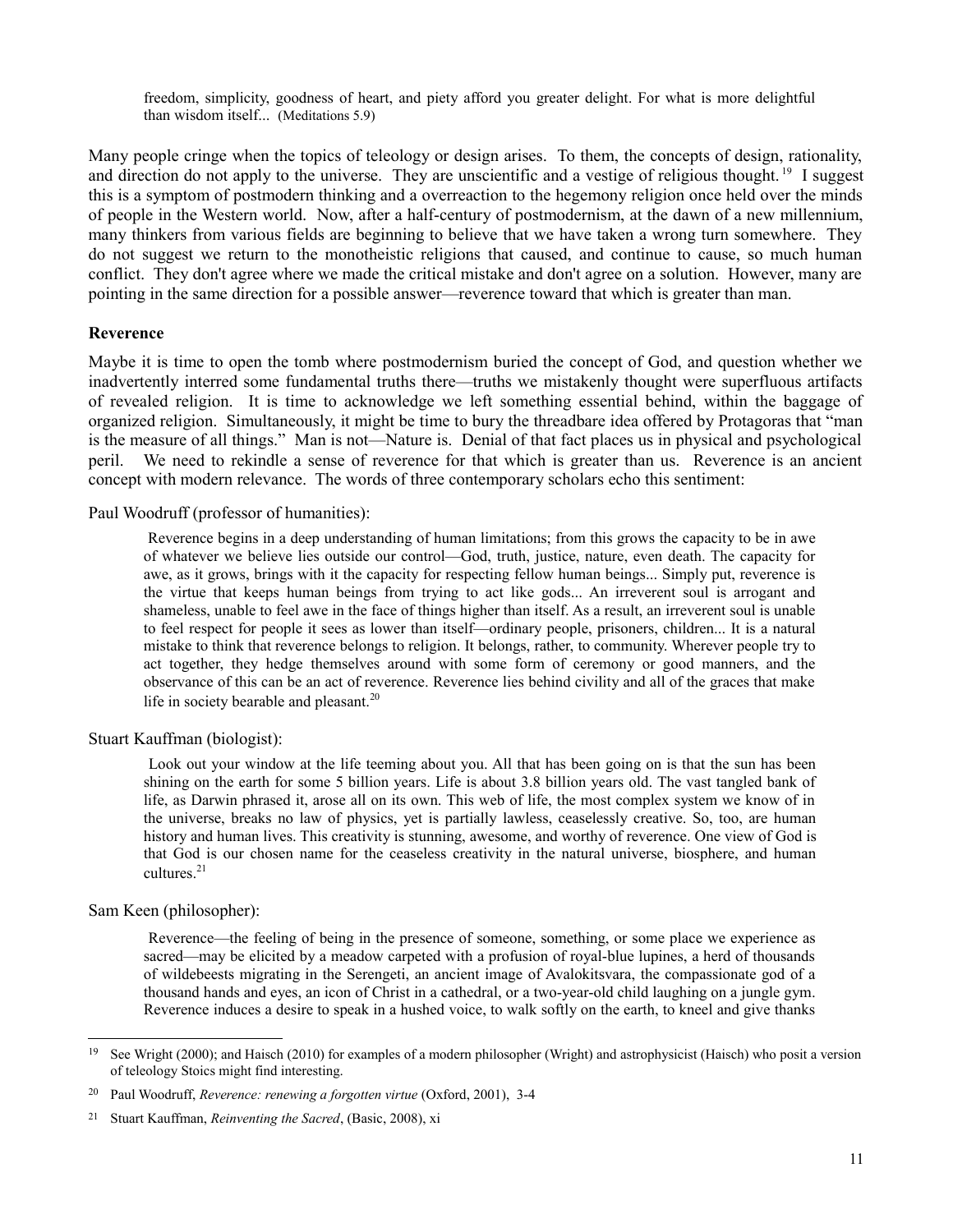for the privilege of being... The feeling of reverence need not be connected to a belief in God... It is possible to imagine that in some distant future the great world religions might disappear. And it is difficult to predict whether such an event would be disastrous or benevolent. What is certain is that should our elemental instinct for reverence be lost we would be left with no defense against narcissism, nihilism, and anarchy. Reverence is what puts the "civil" in "civilization." It lies at the heart of all ethics.<sup>[22](#page-11-0)</sup>

None of these scholars professes to be religious—they are not positing religious dogma; yet, their words echo a familiar sense of reverence toward the cosmos—the kind of reverence we find repeatedly within Stoic writings. Reverence is not an anachronistic concept from ancient times or the Victorian era. Instead, as Paul Woodruff points out, reverence is an abandoned topic much in need of resurrection in our modern times.<sup>[23](#page-11-1)</sup> In our postmodern world, the traditional God of the monotheistic religions is dead. Unfortunately, Western society threw the baby out with the bath water. Now, many nonbelievers within the ranks of philosophy, the humanities, and even the sciences, are beginning to question whether the humanist values of the Enlightenment and the radical skepticism of postmodernism provide the necessary foundation for human happiness. They are not calling for a return to monotheistic religion, revealed truth, and church dogma. Instead, they suggest we have jettisoned some concepts like reverence and sacredness which may be necessary for civil society and human flourishing.[24](#page-11-2) Sam Keen writes:

We live by the grace of an unacknowledged inheritance from a rich godfather. The "civil" in our civilization was created by generations whose religious institutions taught them that the golden rule and the inalienable rights of citizens were ordained by God. Civic religion inculcated the virtues of care for our neighbor and sacrifice for the common good. But our inheritance is running out. It is doubtful that the imperatives springing from modern secularism can create a civil community. How can a consumer economy justify sacrifice, generosity, and the commitment of time and energy to nurture the young? In a culture that worships efficiency, speed, profit, and consumption, where do we get the mandate to love one another, to feel compassion toward those who are sick, unemployed, homeless, or old (i.e., "useless")? I can't help wondering if the idea of a secular civilization is an oxymoron, a failed dream of the Enlightenment. Without some vision of the sacred, what will be the source of compassion, sacrifice, and mutual care, without which there can be no commonwealth? How will we discover values that transcend the selfish interests of the ego, the family, the tribe, the corporation, and the nation? How will we learn compassion for a stranger? Where will we get that sense of reverence for life that is the cornerstone of the desire to preserve our environment? Where shall we look for hope?<sup>[25](#page-11-3)</sup>

In an increasingly secular world where most people are adrift without any ethical mores, ancient philosophy in general and Stoicism in particular offers practical guidance and a vision of life with real meaning. When the Western world abandoned religion, we left too much behind. We turned our backs on the sacredness of Nature and our necessary connection to her. We justifiably walked away from faith-based religions supported only by the authority of revealed truth. Unfortunately, the 'truth' offered by postmodernist thought did not bring us any closer to human flourishing and happiness than those old-time religions did. The tree of postmodernism is now bearing fruit. Unfortunately, its taste is bitter and it does not satisfy the cravings of the human soul. It's time to "reunite our full humanity" by reinventing our concept of sacredness so we can move forward.<sup>[26](#page-11-4)</sup>

### **Lived Physics**

The discipline of desire requires that you possess some understanding of human nature and universal Nature the physical laws that regulate biological life and the cosmos. The virtue of temperance, which results from coherence with universal Nature, will fill you with reverence for the sacredness of Nature and the creative

<span id="page-11-0"></span><sup>22</sup> Sam Keen, *In the Absence of God*, (New York: Random House, 2010), 97

<span id="page-11-1"></span><sup>23</sup> Woodruff, *Reverence*, 10

<span id="page-11-2"></span><sup>24</sup> See Woodruff, Kauffman, and Keen as examples

<span id="page-11-3"></span><sup>25</sup> Keen, *In the Absence of God*, 11-12

<span id="page-11-4"></span><sup>26</sup> Kauffman, *Reinventing the Sacred*, xi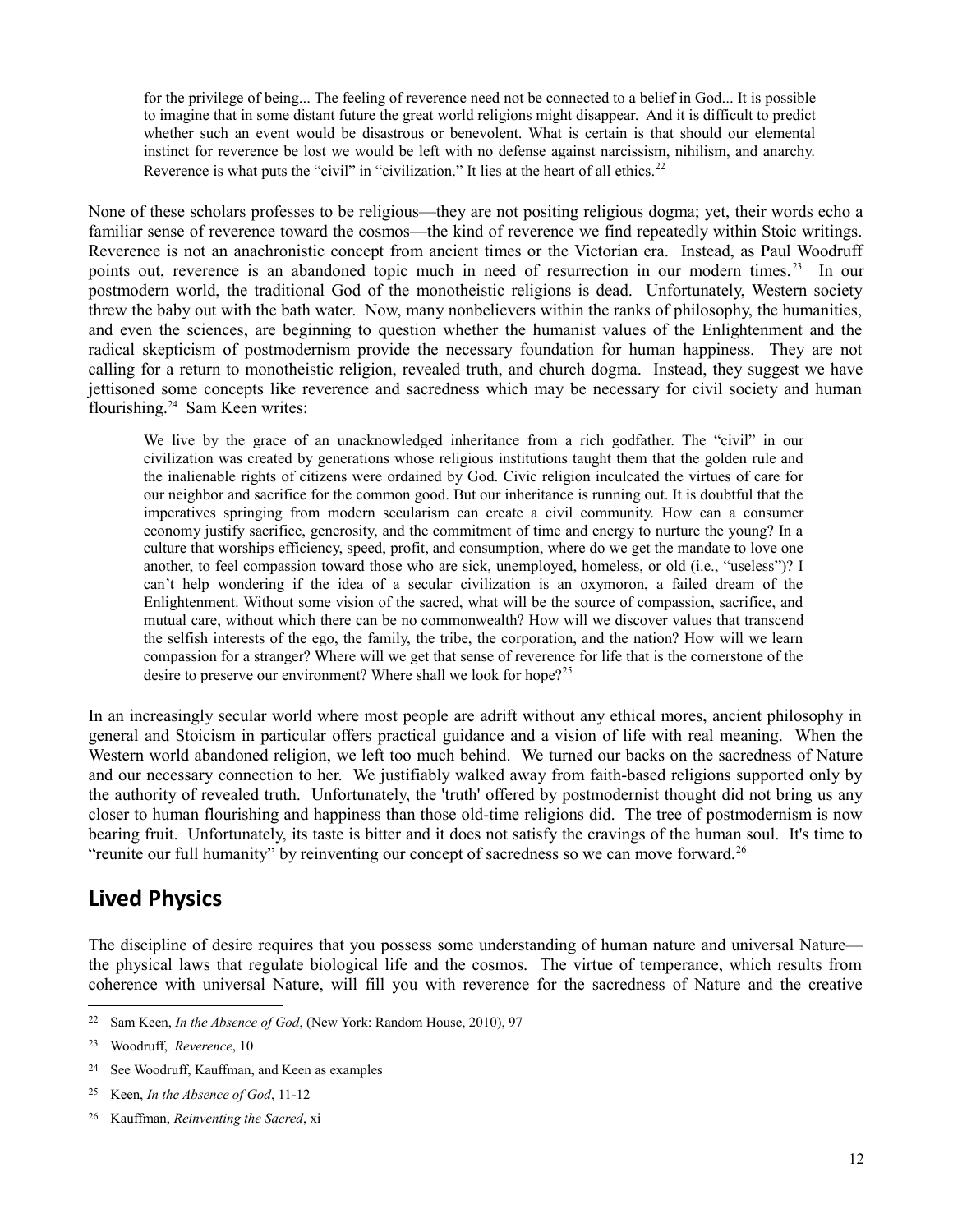unfolding of life in all of its forms. It leads you toward "a kind of rational spirituality that can nudge the world in a more tolerant and uplifting direction."[27](#page-12-0)

### **Living in the Present**

In the early 1990's, I was in a small group workshop attended by people interested in personal growth. During a time for sharing, while the group was seated in a large circle, a young woman stood up from her chair, lifted one foot into the air and placed it firmly on the ground, slightly wider that shoulder-width. Simultaneously, she said, "I feel like like I'm living my life with one foot in the past." Then, she lifted her other foot, placed it firmly on the ground creating an even wider stance and said, "And one foot in the future." Finally, she squatted a little, placed her hands on her knees, and stated emphatically, "And I'm pissing all over the present!" I'll never forgot that moment. However, it was years later when I began to study Stoicism that I fully appreciated it. Stoics believe that time does not exist, it only 'belongs.' They view time as a continually moving frame of reference which can never be pin-pointed because as soon as you try, that moment is in the past. Thus, the past and the future do not exist; yet, we mistakenly attempt to live our mental lives there just like that young woman was doing. We sacrifice the present—the only place where our lives can actually be lived—by entertaining the distractions of past regrets and future fears. A necessary part of living in accordance with Nature is learning to live in the present because the present moment is all we have.

Coherence with universal Nature and her laws, achieved through the discipline of desire, will inspire you to want only that which is natural for you as a human; that which universal Nature wills for humankind in general and you in particular...at this present moment. Then, like Marcus Aurelius, you will be able to say:

*I presently have what universal nature wills that I should have, and I am doing what my own nature wills that I should do.* (*Meditations* 4.23)

# **The Discipline of Action**

Within this single passage, Marcus Aurelius summarizes the Stoic discipline of action and the concept of *coherence with humanity*:

Say to yourself at the start of the day, I shall meet with meddling, ungrateful, violent, treacherous, envious, and unsociable people. They are subject to all these defects because they have no knowledge of good and bad. But I, who have observed the nature of the good, and seen that it is the right; and of the bad, and seen that it is the wrong; and of the wrongdoer himself, and seen that his nature is akin to my own—not because he is of the same blood and seed, but because he shares as I do in mind and thus in a portion of the divine— I, then, can neither be harmed by these people, nor become angry with one who is akin to me, nor can I hate him, for we have come into being to work together, like feet, hands, eyelids, or the two rows of teeth in our upper and lower jaws. To work against one another is therefore contrary to nature; and to be angry with another person and turn away from him is surely to work against him. (Meditations 2.1)

When I first read that passage I thought, "Oh my, he just described the people I work with—meddling, ungrateful, violent, treacherous, envious, and unsociable." My self-righteousness was quickly deflated as I continued to read. Marcus was not critiquing them; his words were aimed directly at me. The world doesn't need any more self-righteous purveyors of virtue; it needs people who act virtuously and justly toward others.

Stoic ethical theory is built on a solid foundation of physics (an understanding of human nature and how the universe works) and epistemology (logic, reason, and the theory of human knowledge). Stoicism does not indulge in emotionally uplifting sermons about loving your neighbor as yourself. Instead, it points out that your neighbor is a portion of the same divine mind as you; thus, loving your neighbor is loving yourself. The Stoic does not condemn mankind as evil; he understands the 'wrongdoer' is lost in his own ignorance—out of coherence with universal Reason, universal Nature, and humanity. Stoics do not retreat from society to find

<span id="page-12-0"></span><sup>27</sup> Bernard Haisch, *The God Theory*, (San Francisco: Red Wheel, 2006), 2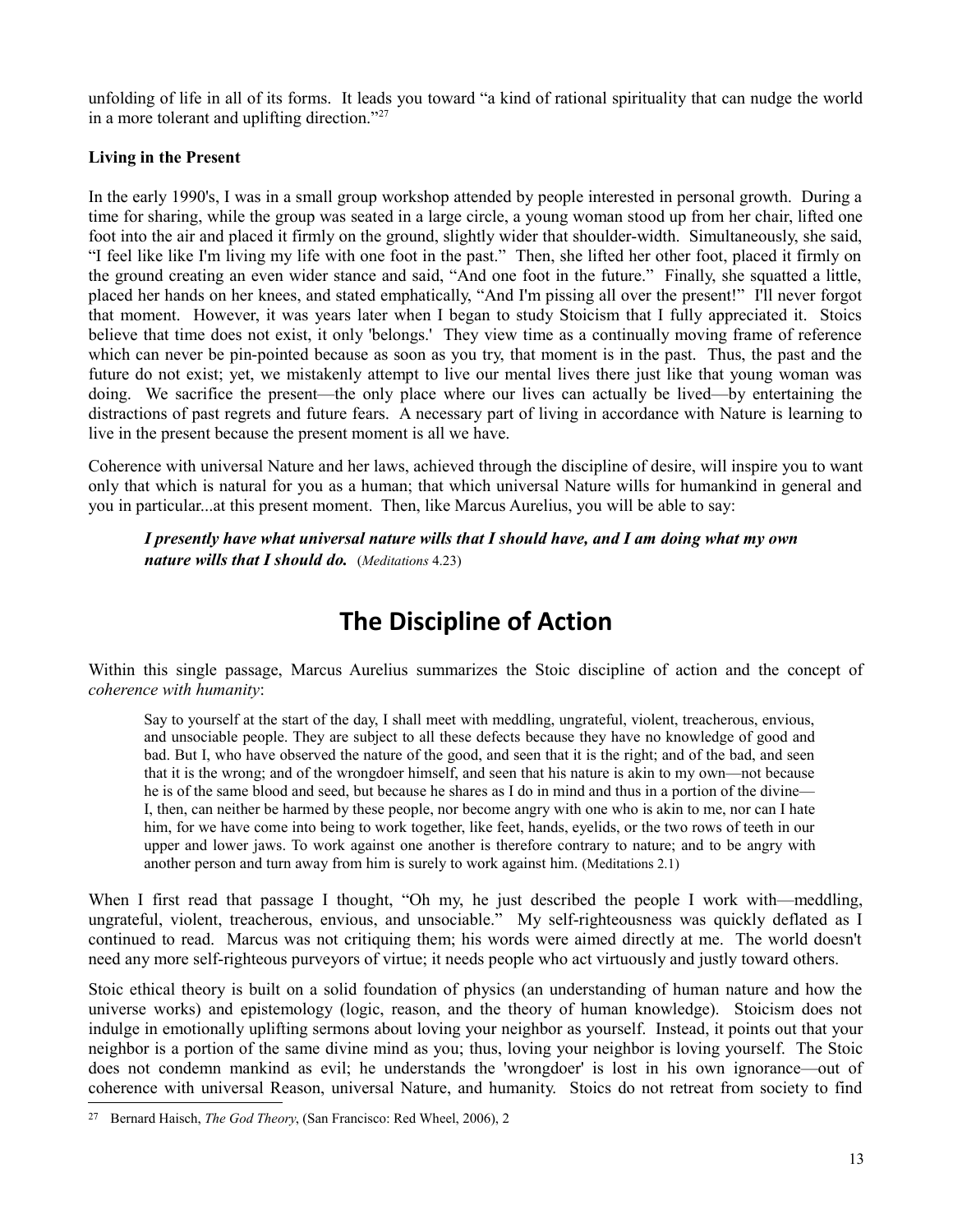peace of mind; they stand in the midst of the chaos and work toward the common goals of human flourishing and justice.

### *Oikeiôsis***—expanding your circle of concern**

The doctrine of *oikeiôsis* (*illustration 4*), which is fundamental to Stoic ethical theory, describes the process by which one's natural self-interest for survival expands to include the interests of others. A child's naturally selfish instincts—crying when hungry or uncomfortable without regard for others—make him well-disposed (*oikeion*) for self-preservation as a child. However, as the child matures, he must become well-disposed to survive in relationships, which include his family, society, nation, and ultimately the entire cosmos.<sup>[28](#page-13-0)</sup> Thus, Stoics derive their ethical theory and their values from Nature herself—from observations of natural physics, animal behavior, and human psychology.<sup>[29](#page-13-1)</sup>

At first glance the Stoic process of *oikeiôsis* appears to contradict the practice of circumscribing the Self. On the contrary, the process of *oikeiôsis* relies upon the psychological strength and tranquility derived from the circumscribed self to act justly toward others while maintaining a serene state of mind. It is only from a place



of inner peace and strength that we can serve humankind. Neurotic souls, tossed about by the chaos of external events, cannot aid their fellow man. Only calm and tranquil souls are able to enter the arena of duty.

### **Appropriate Actions**

John Sellars defines an appropriate action as "one that it would be natural for an animal to undertake, such as one that would contribute to its survival and be in accordance with its own nature." The Stoic doctrine of *oikeiôsis*, which is based on an understanding of the physical laws of the universe and human nature suggest "the most fundamental action appropriate (*oikeion*) for all animals and human beings is to try to preserve their own existence." "For a rational creature, to act according to nature and to act according to reason is one and the same" (Meditations 7.11). While this may be conceived as "natural egoism,"<sup>[30](#page-13-2)</sup> it is not selfish egoism. Because your nature as a human is instinctively social, the doctrine of *oikeiôsis* necessarily involves the expansion of your circles of concern to include others, even the meddling, ungrateful, violent, treacherous, envious, and unsociable. Nature designed humans as social animals with innate moral instincts which allow us to live in groups. To act otherwise—to live like an animal—is against human nature. We intuitively understand these basic moral precepts and expect others to live by them. We express this understanding when we respond to the barbaric acts of others with the simple judgment, "Animals!"

Stoic ethics begins with an understanding of natural impulses—animal instincts. Then, "with the appearance of reason in human beings, natural instinct becomes reflective choice."[31](#page-13-3) Thus, what is an appropriate action for animals (e.g. killing or maiming their own kind to defend their territory) is subject to reflective choice for humankind. To this end, Hadot offers a useful test to determine the appropriateness of an action. First, the action must be within the realm of those things which are up to us as humans. This includes thoughts, desires,

<span id="page-13-0"></span><sup>28</sup> Seneca's Epistle 121 (On Instinct in Animals); and Diogenes Laertius 7.85

<span id="page-13-1"></span><sup>29</sup> Peter Singer's conception of an expanding circle of concern is similar to the Stoic theory of *oikeiōsis*. See Singer (1981)

<span id="page-13-2"></span><sup>30</sup> John Sellars, *Stoicism*, (Berkeley: University of California Press, 2006) 120

<span id="page-13-3"></span><sup>31</sup> Hadot, *Inner Citadel*, 189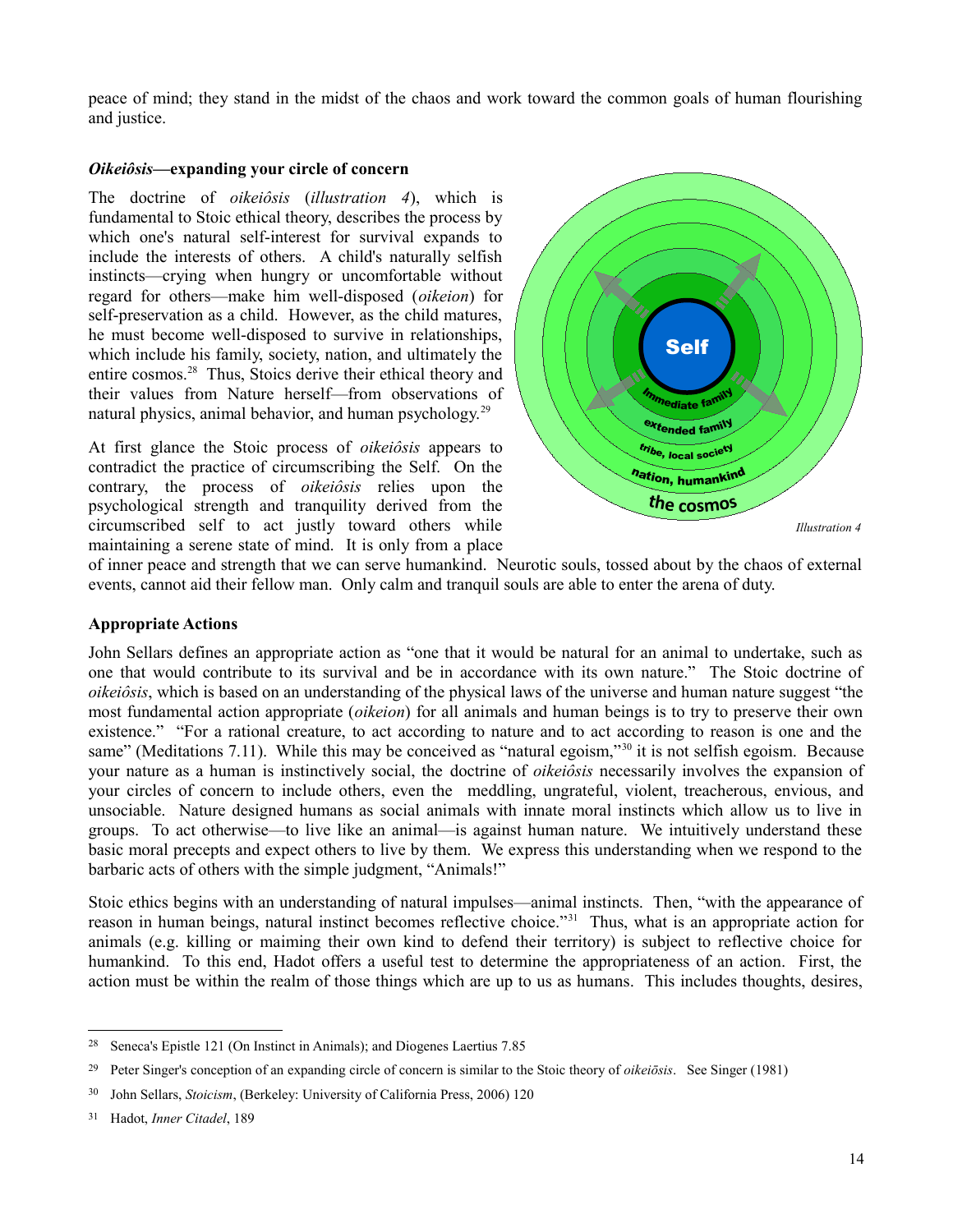and active impulses (will). Second, appropriate action must conform to the law of Reason.<sup>[32](#page-14-0)</sup> Our rational and social nature requires us to act in a manner which preserves the existence of the human community.

Imperturbability in the face of what comes to pass from a source outside yourself, and justice in actions that proceed from a cause within yourself; that is to say, impulses and actions which find their end in the very exercise of social duty because, for you, that is in accordance with nature. (Meditations 9.31)

### **Impulse Toward Justice**

Regardless of political ideology or party affiliation, one truth is apparent at the dawn of the twenty-first century —technology has connected humans across the globe in a way that is creating a global community and a new consciousness. We are rapidly becoming a global village. The political concept of cosmopolitanism—being a citizen of the cosmos—may precede Stoicism; however, it is "perhaps most clearly expressed in the surviving works of the late Stoics."<sup>[33](#page-14-1)</sup> Here is an expression of cosmopolitanism from the writing of Seneca:

Let us grasp the fact that there are two republics, one vast and truly "public," which contains alike gods and men, in which we do not take account of this or that nook of land, but make the boundaries of our state reach as far as the rays of the sun: and another to which we have been assigned by the accident of birth... Some men serve both of these states, the greater and the lesser, at the same time... (On Leisure 4.1)

Seneca was not naïve and he was no pollyanna. As a Roman Senator and tutor to the young Nero, he was familiar with the rough and tumble world of politics. Thus, we see in the above passage a pragmatic view of cosmopolitanism, where "Some men serve both" the nation they are "assigned by the accident of birth" and the ideal community created by the Stoic doctrine of *oikeiôsis*—a polity of the cosmos.

At the beginning of the twenty-first century, we face pressures from economic globalization, competition for limited resources, potentially catastrophic environmental impact, and a push toward international law and a new world order. It seems the Stoic doctrine of *oikeiôsis* could be quite useful at times like these. With it, we may be able to take concepts like social justice and global justice out of the hands of political activists and special interest groups, and apply them globally for the betterment of all mankind.

### **Lived Ethics**

Stoicism is a philosophy of action—a lived philosophy. You must examine your thoughts to foster a rational mind capable of action; study your human nature and universal Nature to prepare your will for action; then, you must pursue excellence through virtuous action. The three disciplines are necessarily interdependent; none can be practiced effectively in isolation. The discipline of assent and discipline of desire are necessary to create within you a character capable of acting virtuously (the discipline of action). How should we then live? Virtuously. For Stoics, moral good (virtue) is the only good, and the only thing necessary to achieve happiness; everything else is an *indifferent*. This differs from Aristotelian ethics which suggests some wealth, health, and luck are necessary to achieve happiness. It also differs from the Cynics, who did not see any value at all in wealth, health, etc. The Stoics classified wealth, health, good luck, etc., as *preferred indifferents* because they do have some value. However, they are not to be pursued for their own sake—they are not necessary for happiness —they are not moral goods. In fact, pursuit of these indifferents is the genesis of most psychological angst, interpersonal conflict, and war.

<span id="page-14-0"></span><sup>32</sup> ibid

<span id="page-14-1"></span><sup>33</sup> Sellars, *Stoicism*, 129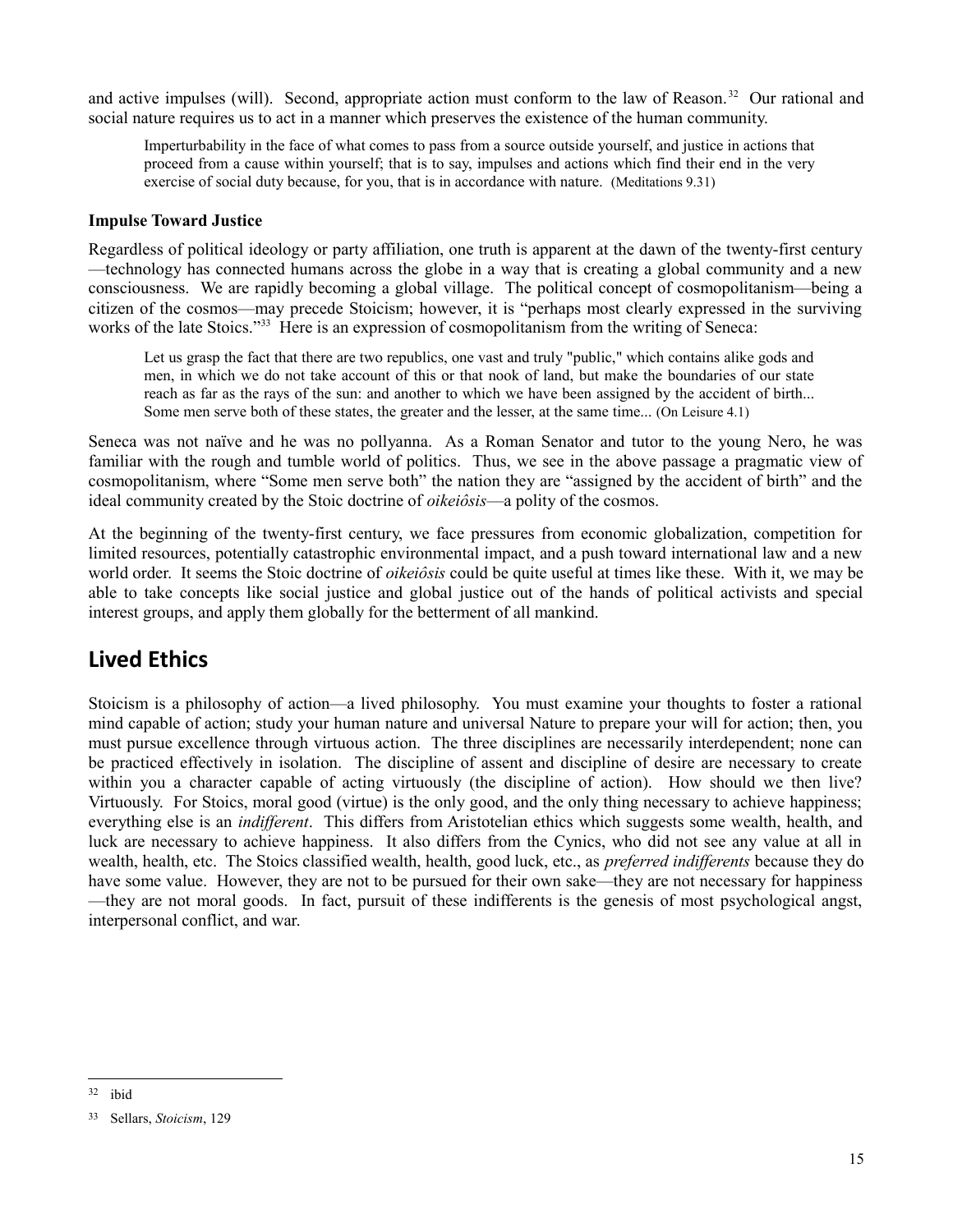## **Stoicism: an Ancient Philosophy for Modern Man**

Postmodern man is engaged in a perpetual search for the latest pop-psychology craze that might relieve his existential angst. We failed to heed Nietzsche's warning; we starred into the abyss of postmodern thought too long and the emptiness therein has darkened our collective soul. Now, at the beginning of the twenty-first century, many great minds, from a variety of disciplines, appear to be wondering if we have taken the noble ideals of the Enlightenment too far. Did we throw the baby out with the bathwater? The concept of a transcendent, anthropomorphic God may be dead, but reverence for the sacredness of Nature need not be buried with him. Many Judeo-Christian values may be anachronistic, but living a virtuous life is not.

The soul of postmodern man is dying of spiritual thirst. He does not need to return to the bitter water of organized religion because Stoicism provides an alternative for his parched soul. Stoicism provides a path forward to human flourishing by pointing back to an ancient but pure spring of wisdom. The path of the three Stoic disciplines can lead you to that spring of self-coherence. There, within the inner citadel of your soul, you will discover an immanent, philosophical God—the creative force behind all of Nature. You will find therapy for your psychological angst. The path of the Stoic sage will lead you to an understanding of your own nature, the nature of the cosmos, and the Nature that created you. It is a quest for self-coherence that will unite you with your own rational nature, humanity as a whole, and Nature herself. Its only commandment is:

### *"Live according to Nature"*

I close with a *mneme* (memory exercise) written by my mentor Erik Wiegardt, founder of [The New Stoa](http://www.newstoa.com/index.php) and scholarch of [The College of Stoic Philosophers.](http://stoicscollege.com/) I am continually inspired by his ability to write succinctly and powerfully. The depth of meaning within *The DOE* continues to amaze me. It encapsulates the essence of Stoicism in a manner I have not found elsewhere. It is all too easy to get bogged down in the academic study of Stoicism and lose sight of our philosophy's original intent—practice, practice, practice, practice. I need *The DOE* to remind me of that occasionally. I hope you grow to appreciate and use it as much as I do.

### **"The DOE"**

### **One rule to unite us**:

*live in agreement with Nature*.

#### **Two maxims to guide us**:

*Good is virtue that evil lacks; all the rest is indifferent. Good and evil are in the will; only will is in our power*.

### **Three studies abide us**:

*Judgments and the inner discourse, Desires and the rising passions, Actions and the noble duties*.

#### **Hear the sage inside us**:

*practice, practice, practice, practice*. [34](#page-15-0)

<span id="page-15-0"></span><sup>&</sup>lt;sup>34</sup> Erik Wiegardt, *The Mneme Manual*, (San Diego: Wordsmith, 2011), 4 – [available at http://stoicscollege.com/college\\_library.php](http://stoicscollege.com/college_library.php)